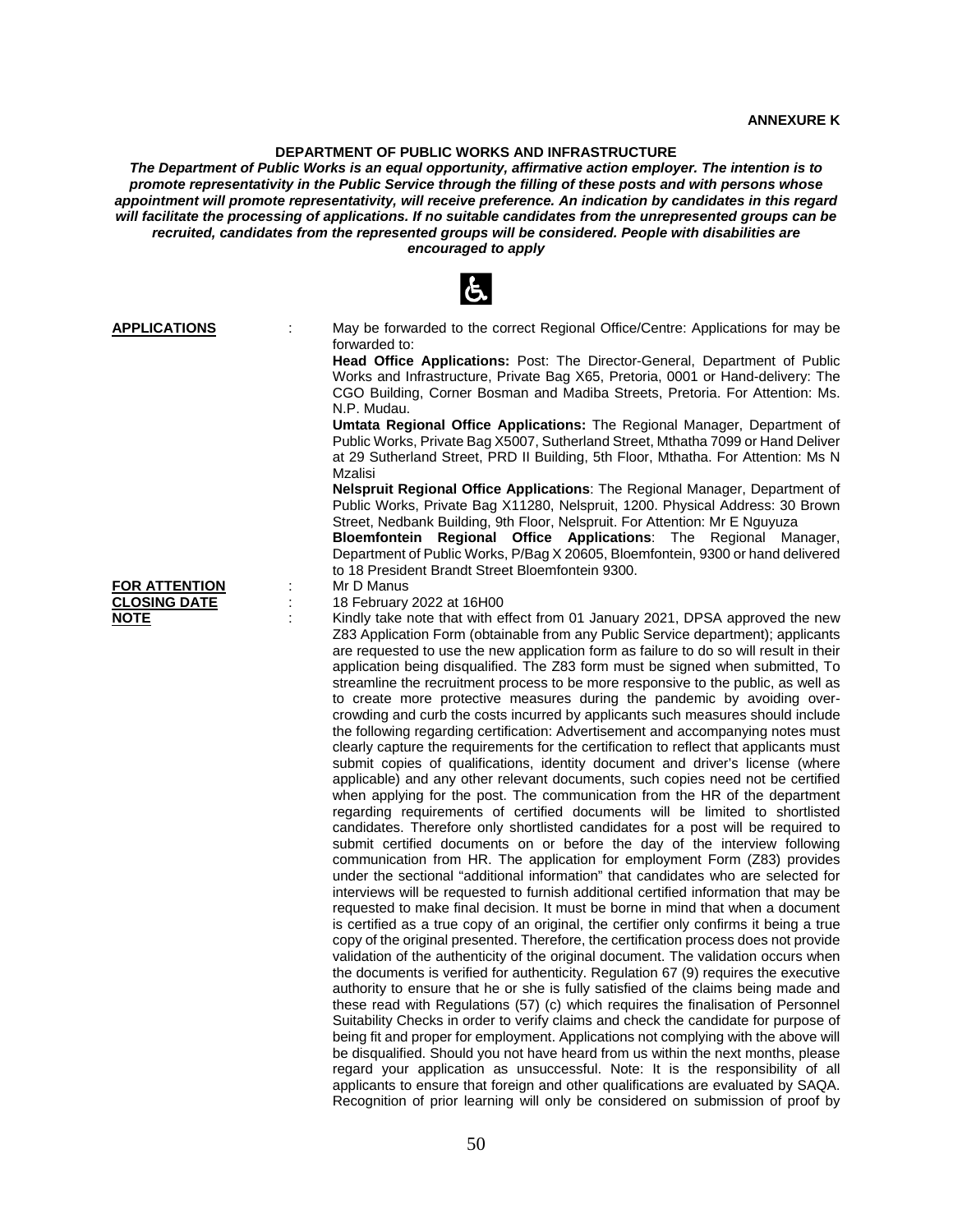candidates. Kindly note that appointment will be subject to verification of qualifications and a security clearance. Faxed or late applications will NOT be accepted. Shortlisted candidates must be willing to undergo normal vetting and verification processes. Should you not have heard from us within the next months, please regard your application as unsuccessful.

## **OTHER POSTS**

| <b>POST 03/76</b>   | <b>ASSISTANT DIRECTOR: EPWP TRAINING SUPPORT CORDINATOR REF NO:</b><br>2022/12                                                                                                                                                                                                                                                                                                                                                                                                                                                                                                                                                                                                    |
|---------------------|-----------------------------------------------------------------------------------------------------------------------------------------------------------------------------------------------------------------------------------------------------------------------------------------------------------------------------------------------------------------------------------------------------------------------------------------------------------------------------------------------------------------------------------------------------------------------------------------------------------------------------------------------------------------------------------|
|                     | (The position is targeted for women or people with disabilities)                                                                                                                                                                                                                                                                                                                                                                                                                                                                                                                                                                                                                  |
| <b>SALARY</b>       | R382 245 per annum                                                                                                                                                                                                                                                                                                                                                                                                                                                                                                                                                                                                                                                                |
| <b>CENTRE</b>       | Head Office (Pretoria)                                                                                                                                                                                                                                                                                                                                                                                                                                                                                                                                                                                                                                                            |
| <b>REQUIREMENTS</b> | A three year tertiary qualification in Financial Management/ Public Administration/                                                                                                                                                                                                                                                                                                                                                                                                                                                                                                                                                                                               |
|                     | Accounting or equivalent; appropriate relevant experience in Finance or related<br>field. A Valid driver's license. Knowledge of the relevant Public Service regulations,<br>South African Qualifications Authority, Skills Development Act and the National<br>Skills Development Strategy, NQF/ SETA/ QCTO/ SAQA/ NSF Framework, EPWP<br>business plan and the Training Framework, PFMA and National Treasury<br>prescripts. Skills: Communication (written and verbal), Planning and organizing,<br>Facilitation and presentation, Stakeholder and client liaison, Project administration,<br>Policy analysis, Problem solving, Computer literacy, Analytical, Report writing. |
| <b>DUTIES</b>       | Implement and provide input in the development as well as reviewing directives,<br>norms & standards, guidelines, and policies related to training for EPWP<br>participants. Support, monitor and administer the budget for EPWP participants<br>training. Coordinate the procurement and acquisition process using the training<br>funds for EPWP participants. Administer the contracting process of appointed<br>training providers and facilitate claims process for them within the set timelines.<br>Provide effective and efficient administrative support and record management<br>services. Supervise employees to ensure an effective service.                          |
| <b>ENQUIRIES</b>    | Ms T. Pooe Tel No: (012) 492 3082                                                                                                                                                                                                                                                                                                                                                                                                                                                                                                                                                                                                                                                 |
| POST 03/77          | SENIOR ADMINISTRATION OFFICER: PROPERTY PAYMENTS REF NO:<br>2022/13                                                                                                                                                                                                                                                                                                                                                                                                                                                                                                                                                                                                               |
| <b>SALARY</b>       | R321 543 per annum                                                                                                                                                                                                                                                                                                                                                                                                                                                                                                                                                                                                                                                                |
| <b>CENTRE</b>       | Nelspruit Regional Office                                                                                                                                                                                                                                                                                                                                                                                                                                                                                                                                                                                                                                                         |
| <b>REQUIREMENTS</b> | A three year tertiary qualification in Finance, Auditing with Appropriate experience                                                                                                                                                                                                                                                                                                                                                                                                                                                                                                                                                                                              |
|                     | in property payments or experience in the account payments section. Basic<br>understanding of PFMA, Treasury Regulations and property related legislations. A<br>valid driver's license. Computer literacy. The following will serve as<br>recommendations: knowledge of BAS and PMIS, knowledge of property industry,<br>knowledge of procurement and tender regulations. Good verbal and written<br>communication skills.                                                                                                                                                                                                                                                       |
| <b>DUTIES</b>       | Timeous payment of accounts received from Municipalities, service providers' and<br>landlords in respect of rates, municipal services and accommodation leased by the<br>Department. Compilation and rendering of accounts to tenants and clients in<br>respect of accommodation and services provided by the department. Handling of<br>queries from municipalities, service providers, property owners, tenants and clients.<br>Monitor and follow up on outstanding balances on relevant accounts. Writing<br>monthly reports. Assist in capturing of batches and general administration of the<br>section.                                                                    |
| <b>ENQUIRIES</b>    | Ms N Ntimane Tel No: (013) 753 6373                                                                                                                                                                                                                                                                                                                                                                                                                                                                                                                                                                                                                                               |
| POST 03/78          | <b>ARTISAN FOREMAN GRADE A (BUILDING) REF NO: 2022/14</b>                                                                                                                                                                                                                                                                                                                                                                                                                                                                                                                                                                                                                         |
| <b>SALARY</b>       | R308 826 per annum, (OSD)                                                                                                                                                                                                                                                                                                                                                                                                                                                                                                                                                                                                                                                         |
| <b>CENTRE</b>       | <b>Bloemfontein Regional Office</b>                                                                                                                                                                                                                                                                                                                                                                                                                                                                                                                                                                                                                                               |
| <b>REQUIREMENTS</b> | A completed Apprenticeship as Building competent person and proof of passing a<br>trade test in terms of the Provisions of Section 13 (2)(h) of the Manpower Training<br>Act, 1981, as amended or a certificate issued under the provisions of the repealed                                                                                                                                                                                                                                                                                                                                                                                                                       |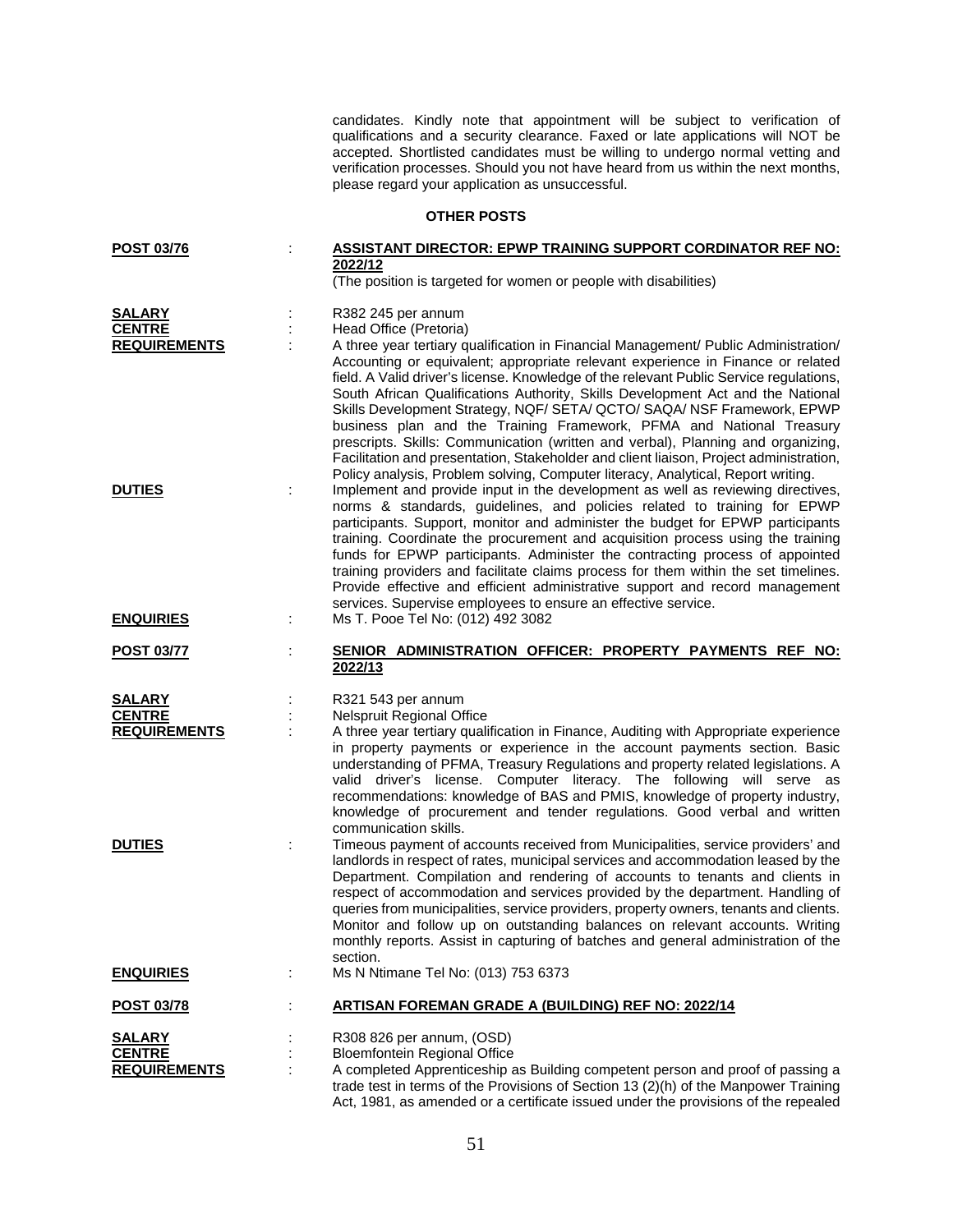|                                                       | supervisor section 27 of the Act. Recommendations: NTC1 with 10 years as a<br>supervisor, NTC2 with 8 years as a supervisor, NTC3 with 6 years as a supervisor<br>or National Diploma (T\N streams) with 2 years as a supervisor. Knowledge of the<br>OHS Act and practices. Strong leadership and management ability. Ability to<br>communicate effectively at operational level. Must be computer literate. A valid<br>driver's license. Candidate must have extensive experience in the Building and<br>Related operations, including repairs, new installations and maintenance in<br>general.                                                                                                                                                                                                                                                                                                                                                                                                                              |
|-------------------------------------------------------|---------------------------------------------------------------------------------------------------------------------------------------------------------------------------------------------------------------------------------------------------------------------------------------------------------------------------------------------------------------------------------------------------------------------------------------------------------------------------------------------------------------------------------------------------------------------------------------------------------------------------------------------------------------------------------------------------------------------------------------------------------------------------------------------------------------------------------------------------------------------------------------------------------------------------------------------------------------------------------------------------------------------------------|
| <b>DUTIES</b>                                         | Supervise and evaluation of personnel. Supervise equipment, tools and machinery<br>generally used in a technical and maintenance environment. Compilation of<br>reports, records and material lists. Manage repairs and maintenance costs. Liaise<br>with clients and other government departments. Supervise preventative<br>maintenance services on infrastructure on government buildings.                                                                                                                                                                                                                                                                                                                                                                                                                                                                                                                                                                                                                                   |
| <b>ENQUIRIES</b>                                      | Mr M Mashinini Tel No: (051) 408 7311                                                                                                                                                                                                                                                                                                                                                                                                                                                                                                                                                                                                                                                                                                                                                                                                                                                                                                                                                                                           |
| <u>POST 03/79</u>                                     | <b>ADMINISTRATIVE OFFICER: PROPERTY PAYMENTS REF NO: 2022/15</b>                                                                                                                                                                                                                                                                                                                                                                                                                                                                                                                                                                                                                                                                                                                                                                                                                                                                                                                                                                |
| <b>SALARY</b><br><b>CENTRE</b><br><b>REQUIREMENTS</b> | R261 372 per annum<br>Nelspruit Regional Office<br>A three year tertiary qualification in accounting/cost and Management Accounting<br>or equivalent qualification in finance. Must be able to resolve problems efficiently<br>and work well under pressure. Computer skills, good communication and<br>interpersonal skills. Good written, analytical and financial management skills. Valid<br>driver's license.                                                                                                                                                                                                                                                                                                                                                                                                                                                                                                                                                                                                              |
| <b>DUTIES</b>                                         | Payment of accounts received from Municipalities, Landlords and service providers<br>in respect of municipal services and rates and taxes for state owned assets and<br>leased accommodation. Analyse and verify the correct billing of invoices from<br>municipalities and service providers. Perform reconciliation of accounts payable.<br>Preparing monthly, quarterly and any other reports as may be required. Perform<br>any other property payments related functions when necessary.                                                                                                                                                                                                                                                                                                                                                                                                                                                                                                                                   |
| <b>ENQUIRIES</b>                                      | Ms N Ntimane Tel No: (013) 753 6373<br>÷                                                                                                                                                                                                                                                                                                                                                                                                                                                                                                                                                                                                                                                                                                                                                                                                                                                                                                                                                                                        |
| <b>POST 03/80</b>                                     | ADMINISTRATIVE OFFICER: IMMOVABLE ASSET REGISTER REF NO:<br>2022/16                                                                                                                                                                                                                                                                                                                                                                                                                                                                                                                                                                                                                                                                                                                                                                                                                                                                                                                                                             |
| <b>SALARY</b><br><b>CENTRE</b>                        | R261 372 per annum<br><b>Bloemfontein Regional Office</b>                                                                                                                                                                                                                                                                                                                                                                                                                                                                                                                                                                                                                                                                                                                                                                                                                                                                                                                                                                       |
| <b>REQUIREMENTS</b>                                   | A three year tertiary qualification Property Management qualification/ Town &<br>Regional Planning/ Building (Quantity Surveying)/Real Estate/ Property Valuation<br>and/or any tertiary qualification with Immovable Asset Management as major<br>subjects; with relevant experience in Property and Management of Immovable<br>Asset Register Management. Appropriate relevant experience in State land 81<br>administration and verification of immovable assets (land and buildings) will be an<br>added advantage. Candidate must have the following: Valid driver's License,<br>Computer literate, Decision making skills, Negotiation skills. Excellent interpersonal                                                                                                                                                                                                                                                                                                                                                    |
| <b>DUTIES</b>                                         | skills and Communication skills. Must also have good written communication and<br>report writing skills. Ability to work under pressure and deadline driven.<br>General administrative responsibilities and functions to support the Deputy<br>Director: Immovable Asset Register. Assist the Deputy Director with monitoring<br>tasks during the implementation phase of various Immovable Asset Register<br>projects. Administer the performance of physical verification activities to provide<br>status information around the existence and condition of all Immovable Assets in<br>the register. Monitor that all improvements to state property are appropriately<br>identified and recorded in the IAR. Vesting of land parcels and endorsement of title<br>deeds under the custodianship of DPW. Verify documents or information from<br>numerous sources (Deeds Office, Surveyor-General, Municipalities, etc.). Perform<br>such other duties, appropriate to the role, as may be required by the Deputy<br>Director. |